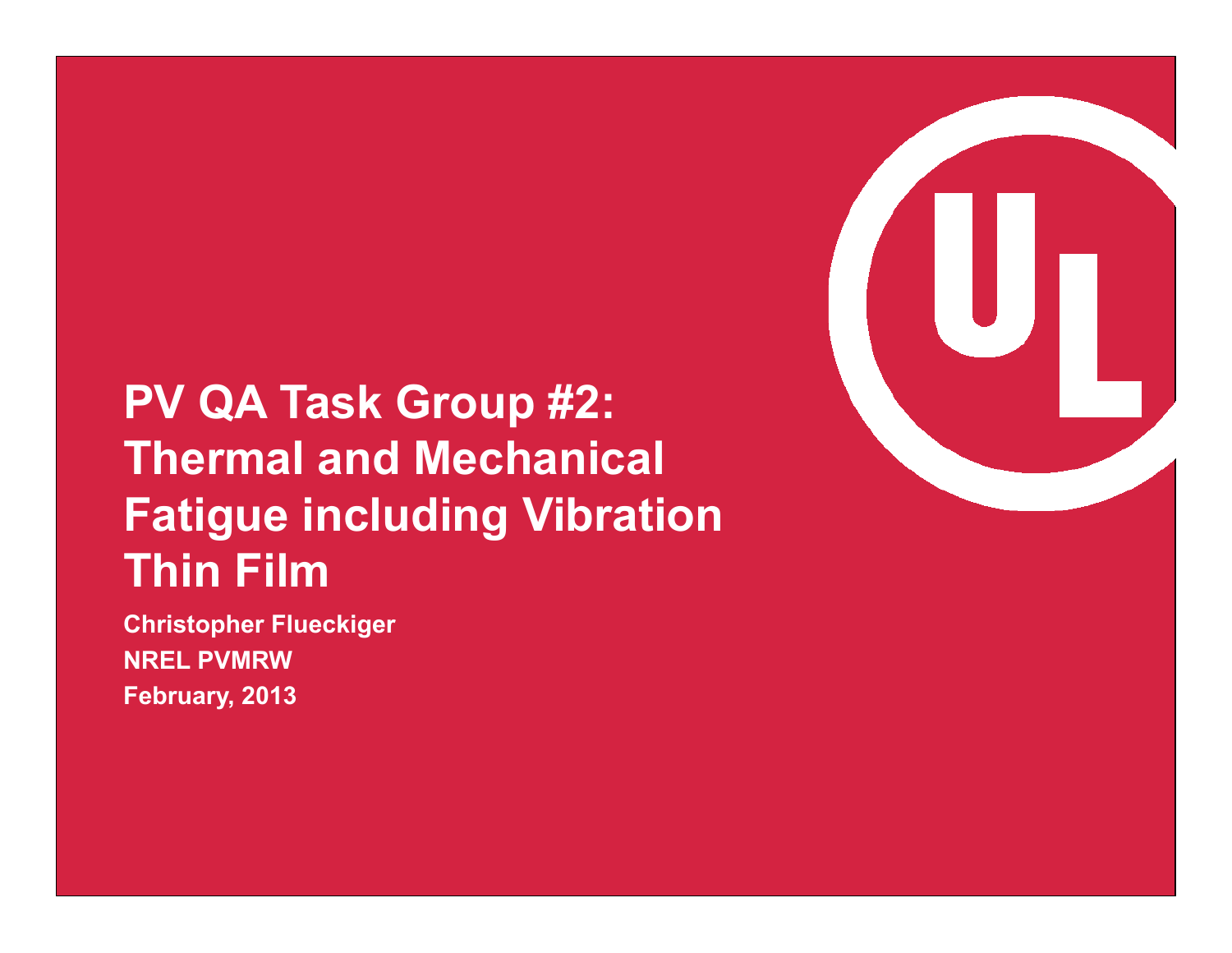## **Task Group #2: Scope of Work**

#### **Task Group 2**: Thermal and Mechanical Fatigue including Vibration (leaders: Chris Flueckiger and Tadanori Tanahashi)

#### **Scope:**

 Failures of cell interconnects and solder bonds have been identified as a mechanical. There is evidence that vibration during transportation and/or key cause of long-term failure of PV modules. The primary stresses affecting the failure rates have been shown to be thermal and caused by wind can contribute. This task group will study how to best induce stress and quantify PV module quality.

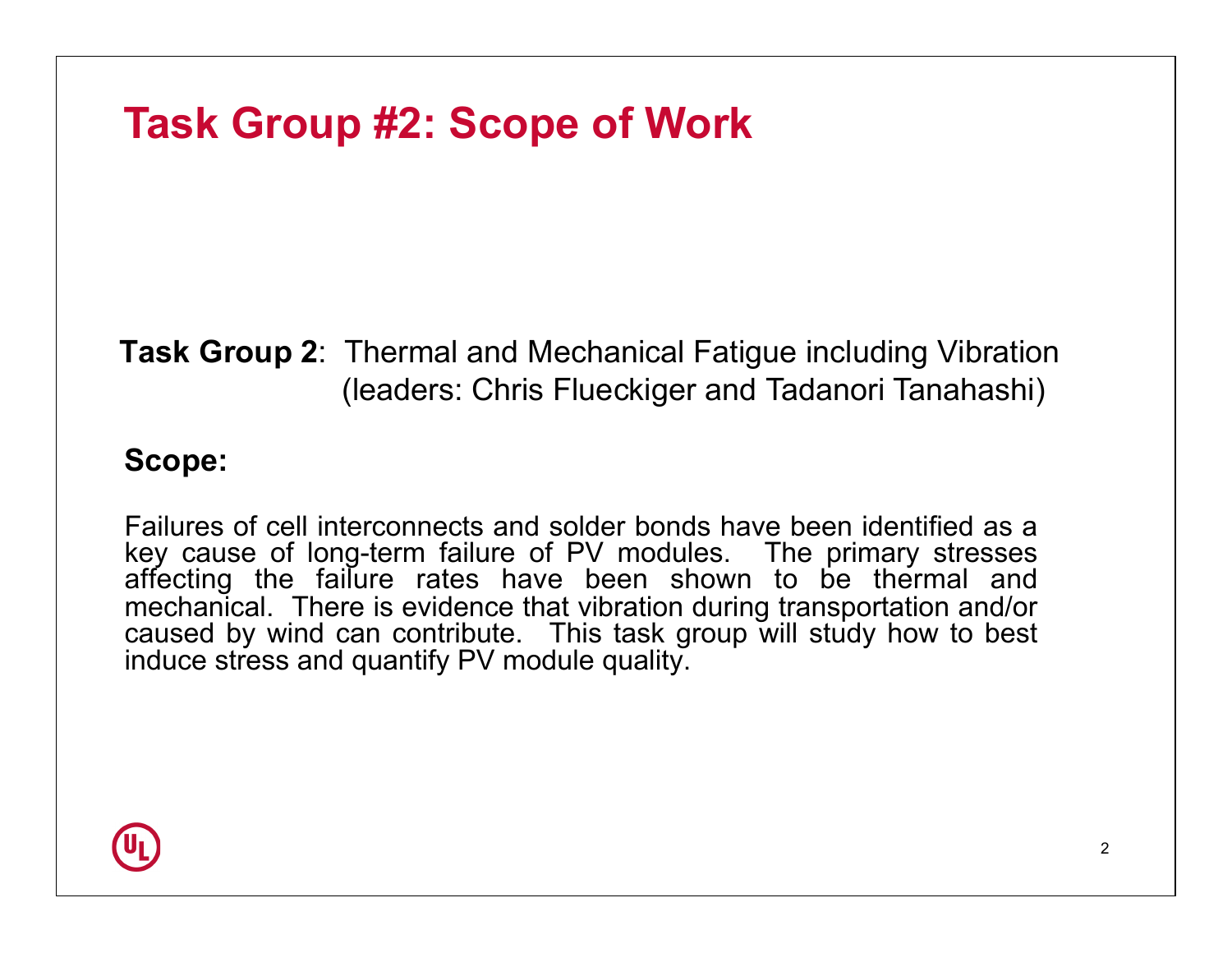## **PV QA TG #2: Accelerated Stress Tests for PV**

| <b>Accelerated</b><br><b>Stress Test</b>                                          | <b>Failure Mode</b>                                                                                                                                                                                                                                                                         | <b>Characterizing Tests</b>                                                                                                                                                                                                                                                                                                                                                                                                                                               |
|-----------------------------------------------------------------------------------|---------------------------------------------------------------------------------------------------------------------------------------------------------------------------------------------------------------------------------------------------------------------------------------------|---------------------------------------------------------------------------------------------------------------------------------------------------------------------------------------------------------------------------------------------------------------------------------------------------------------------------------------------------------------------------------------------------------------------------------------------------------------------------|
| <b>Thermal</b><br><b>Cycles</b><br><b>Agreed to be</b><br>a wear out<br>mechanism | <b>Broken interconnect</b><br>Broken cell<br>Solder bond failure<br>Junction box adhesion<br>Module open circuit $-$<br>potential for arcing<br>Delamination (cell to<br>encapsulant,<br>encapsulant to<br>super/substrate)<br>Outgassing<br><b>Stress Cracking of</b><br>jbox/cable glands | Wet leakage current,<br>IV (electrical performance)<br>Strain relief test<br>Ground path continuity<br><b>Visual</b><br>Electroluminescence (full current and 10% Isc for shunted<br>cells)<br><b>Thermal imaging</b><br>Dark IV<br>Diode functionality<br>Combine with dynamic load and humidity freeze<br>specifically to identify cell cracking propensity.<br>In-situ monitoring of continuity frame and circuit,<br>dark IV<br>Wiring compartment securement (final) |

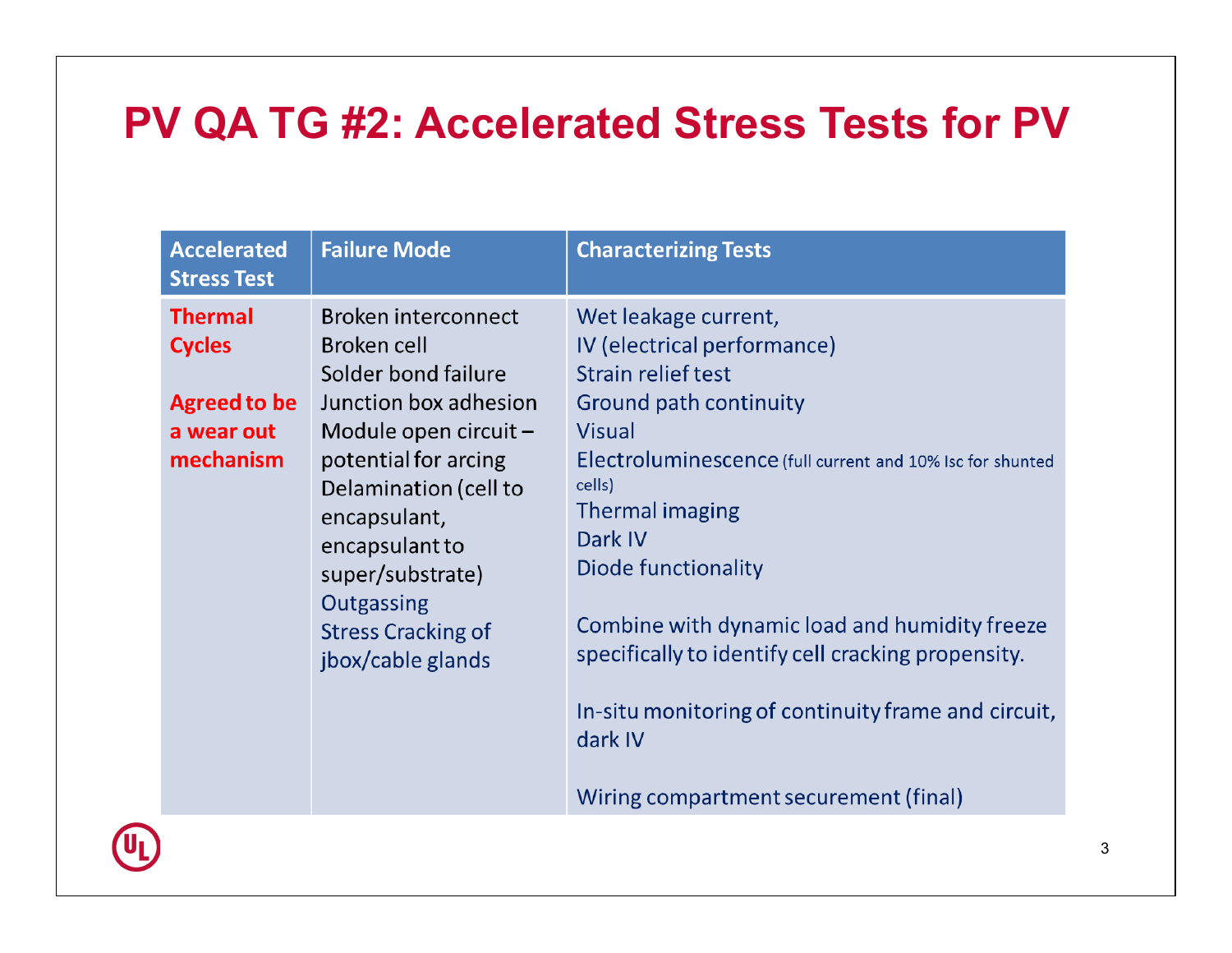## **PV QA TG #2: Accelerated Stress Tests for PV**

| <b>Accelerated Stress Test</b>                                            | <b>Failure Mode</b>                                                                                              | <b>Characterizing Tests</b>                                                                                                                                                                                                                                                                                                                                                                 |
|---------------------------------------------------------------------------|------------------------------------------------------------------------------------------------------------------|---------------------------------------------------------------------------------------------------------------------------------------------------------------------------------------------------------------------------------------------------------------------------------------------------------------------------------------------------------------------------------------------|
| <b>Humidity Freeze</b><br><b>Group discussion - Could</b><br>be wear out. | Delamination<br>Junction box<br>adhesion<br>Inadequate edge<br>deletion<br>Adhesion loss of<br>frame to laminate | <b>Static Load</b><br>Wet leakage current,<br>IV (electrical performance)<br>Strain relief test<br>Ground path continuity<br><b>Visual</b><br>Electroluminescence (full current and<br>10% Isc for shunted cells)<br><b>Thermal imaging</b><br>Dark IV<br>Diode functionality<br>In-situ monitoring of continuity<br>frame and circuit, dark IV<br>Wiring compartment securement<br>(final) |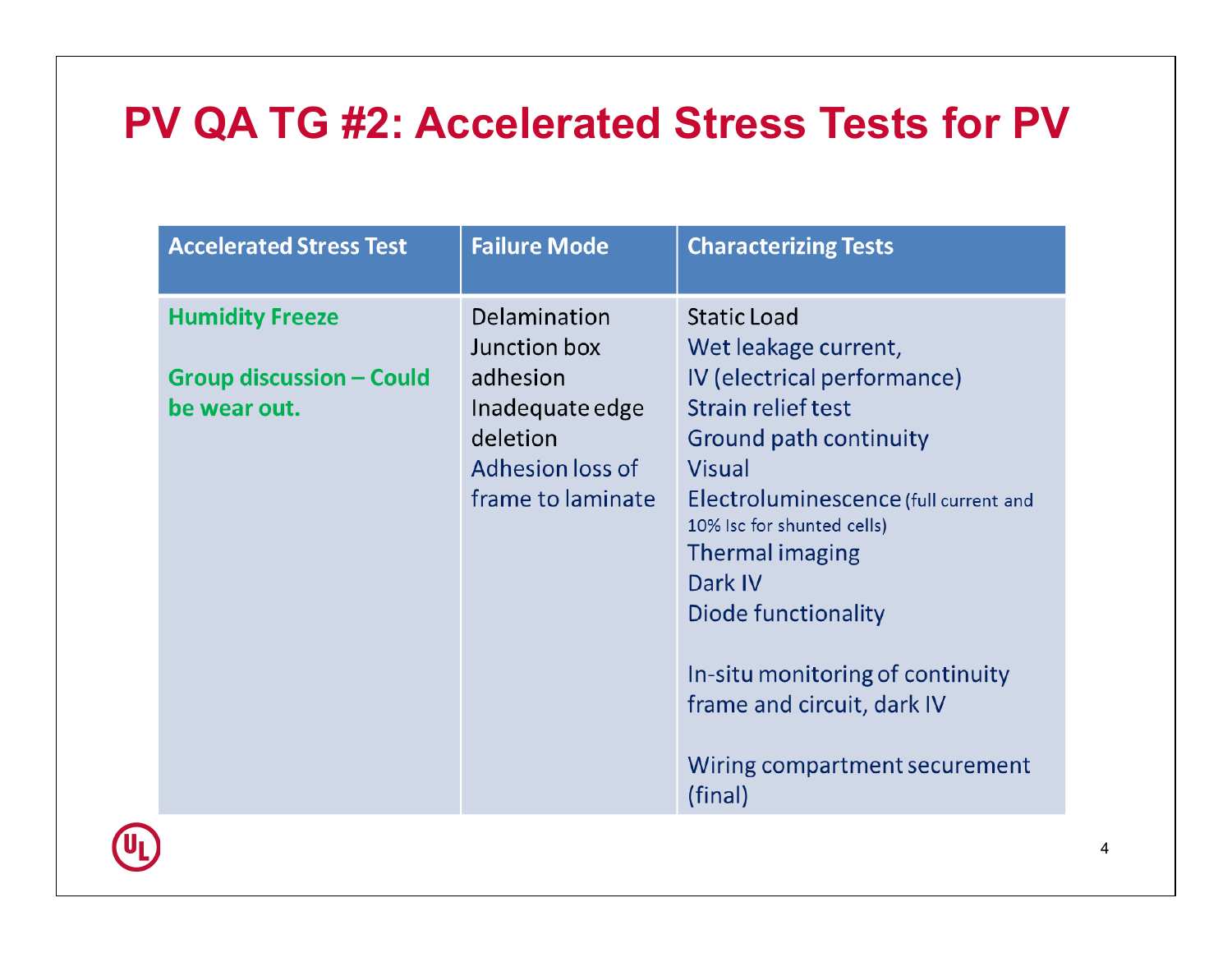### **PV QA TG #2: Accelerated Stress Tests for PV**

| <b>Accelerated Stress Test</b>                                                                                                                                                              | <b>Failure Mode</b>                                                                                                                                                                          | <b>Characterizing Tests</b>                                                                                                              |
|---------------------------------------------------------------------------------------------------------------------------------------------------------------------------------------------|----------------------------------------------------------------------------------------------------------------------------------------------------------------------------------------------|------------------------------------------------------------------------------------------------------------------------------------------|
| <b>Static Mechanical Load</b><br>(Simulation of wind and<br>snow load)<br><b>However - ice damming</b><br>leading to movement of<br>inclined module could lead<br>to wear-out like failure) | <b>Structural failures</b><br>Broken glass<br>Broken interconnect<br>ribbons<br><b>Broken Cells</b><br>Solder bond failures                                                                  |                                                                                                                                          |
| <b>Dynamic Mechanical Load</b><br>(Simulation of wind load<br>and transportation stress)                                                                                                    | Broken glass<br><b>Broken interconnect</b><br>ribbons<br><b>Broken Cells</b><br>Solder bond failures<br>Ground path continuity<br>failure<br>Cracking of frame or loss of<br>mounting system | Visual inspection<br>Ground path continuity<br>EL (low and high current)<br>IV<br>Wet leakage current<br>Junction box securement<br>test |
|                                                                                                                                                                                             |                                                                                                                                                                                              |                                                                                                                                          |

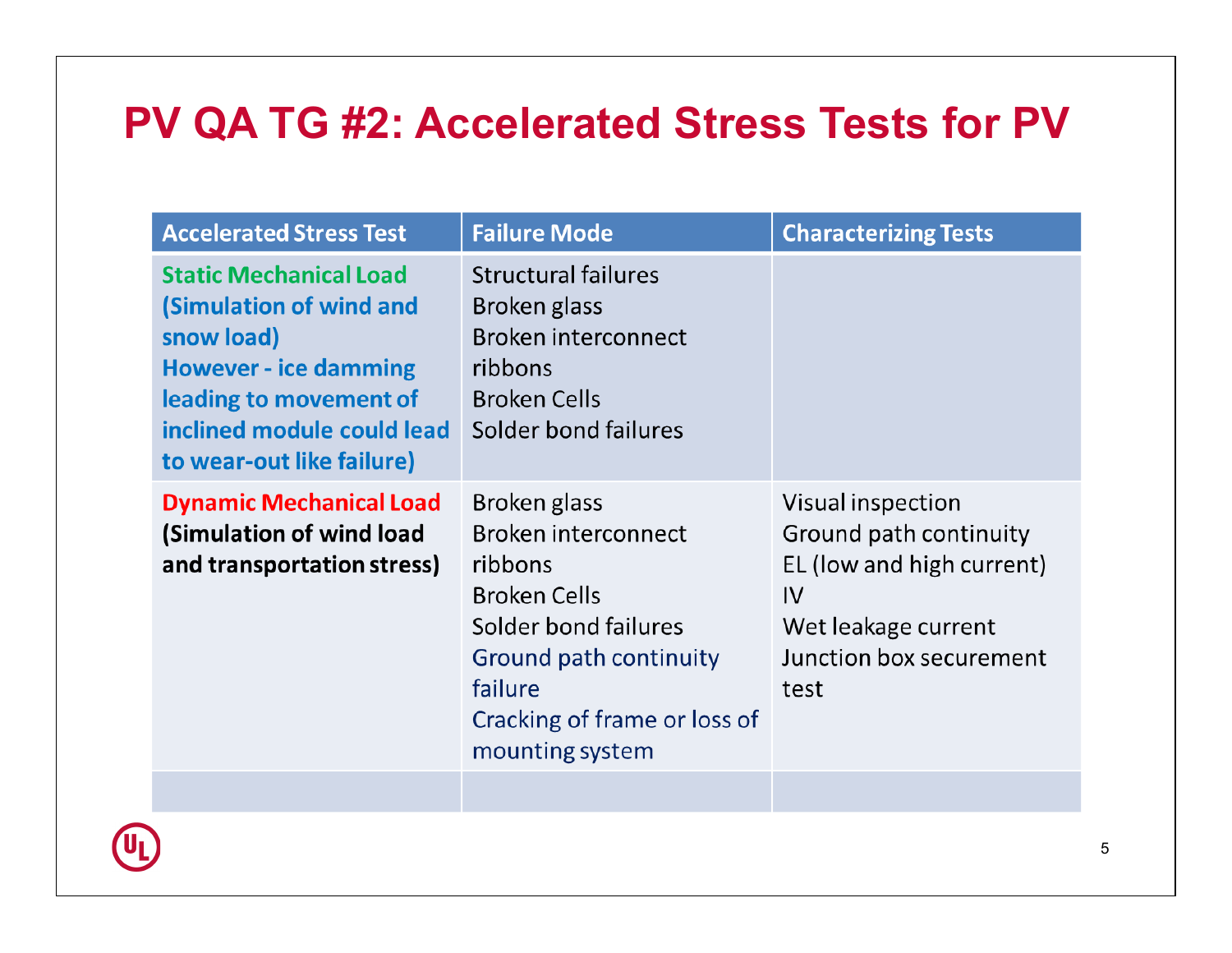## **PV QA TG #2: New Work Item Proposal (NWIP)**

#### $+$



#### [Document reference]

#### **NEW WORK ITEM PROPOSAL**

| Proposer<br><b>Christopher Flueckiger</b> | Date of proposal<br>4-23-2012 |
|-------------------------------------------|-------------------------------|
| TC/SC<br>82                               | Secretariat<br>Howard Barikmo |
| Date of circulation                       | Closing date for voting       |
|                                           |                               |

A proposal for a new work item within the scope of an existing technical committee or subcommittee shall be submitted to the Central Office. The proposal will be distributed to the P-members of the technical committee or subcommittee for voting on the introduction of it into the work programme, and to the O-members for information. The proposer may be a National Committee of the IEC, the secretariat itself, another technical committee or subcommittee, an organization in liaison, the Standardization Management Board or one of the advisory committees, or the General Secretary. Guidelines for proposing and justifying a new work item are given in ISO/IEC Directives, Part 1, Annex C (see extract overleaf). This form is not to be used for amendments or revisions to existing publications.

The proposal (to be completed by the proposer)

| Title of proposal                                     |                                                                           |  |  |  |
|-------------------------------------------------------|---------------------------------------------------------------------------|--|--|--|
|                                                       | COMPARATIVE TESTING OF SILICON PV MODULES TO DIFFERENTIATE PERFORMANCE IN |  |  |  |
| MULTIPLE CLIMATES AND APPLICATIONS                    |                                                                           |  |  |  |
| Part 2: Mechanical and Thermal Cycling Stress Testing |                                                                           |  |  |  |
| Standard                                              | ⊠<br><b>Technical Specification</b>                                       |  |  |  |
|                                                       |                                                                           |  |  |  |

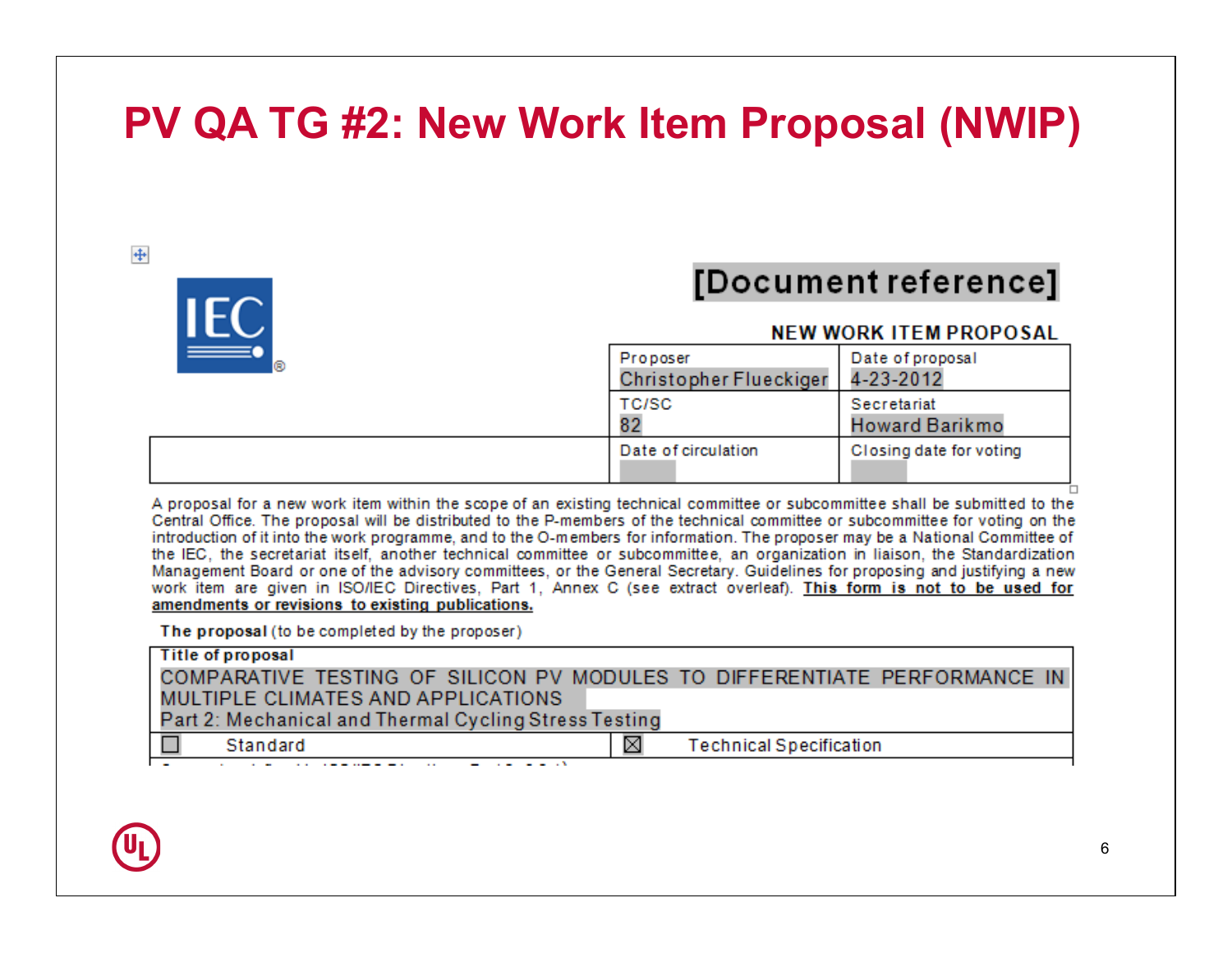### **PV QA TG #2: New Work Item Proposal (NWIP)**

#### **1 Scope and object**

 The purpose of this International Standard is to define a test or test sequence that will quickly uncover failures that have been associated with exposure to thermal cycling after many years. IEC 61215 already includes 200 thermal cycles in one leg of the testing and 50 thermal cycles combined in sequence with other stresses. However, field data imply that solder-bond and/or metal-interconnect failures can dominate the failures that are seen in the field, implying that the IEC 61215 test procedure is not adequate to gain confidence in the design in all cases. This test procedure (IEC  $62XXX - 2$ ) applies more stress, and, as a part of the rating system described in IEC 62XXX – 1, provides comparative testing to differentiate modules with improved durability to thermal cycling and the associated mechanical stresses.

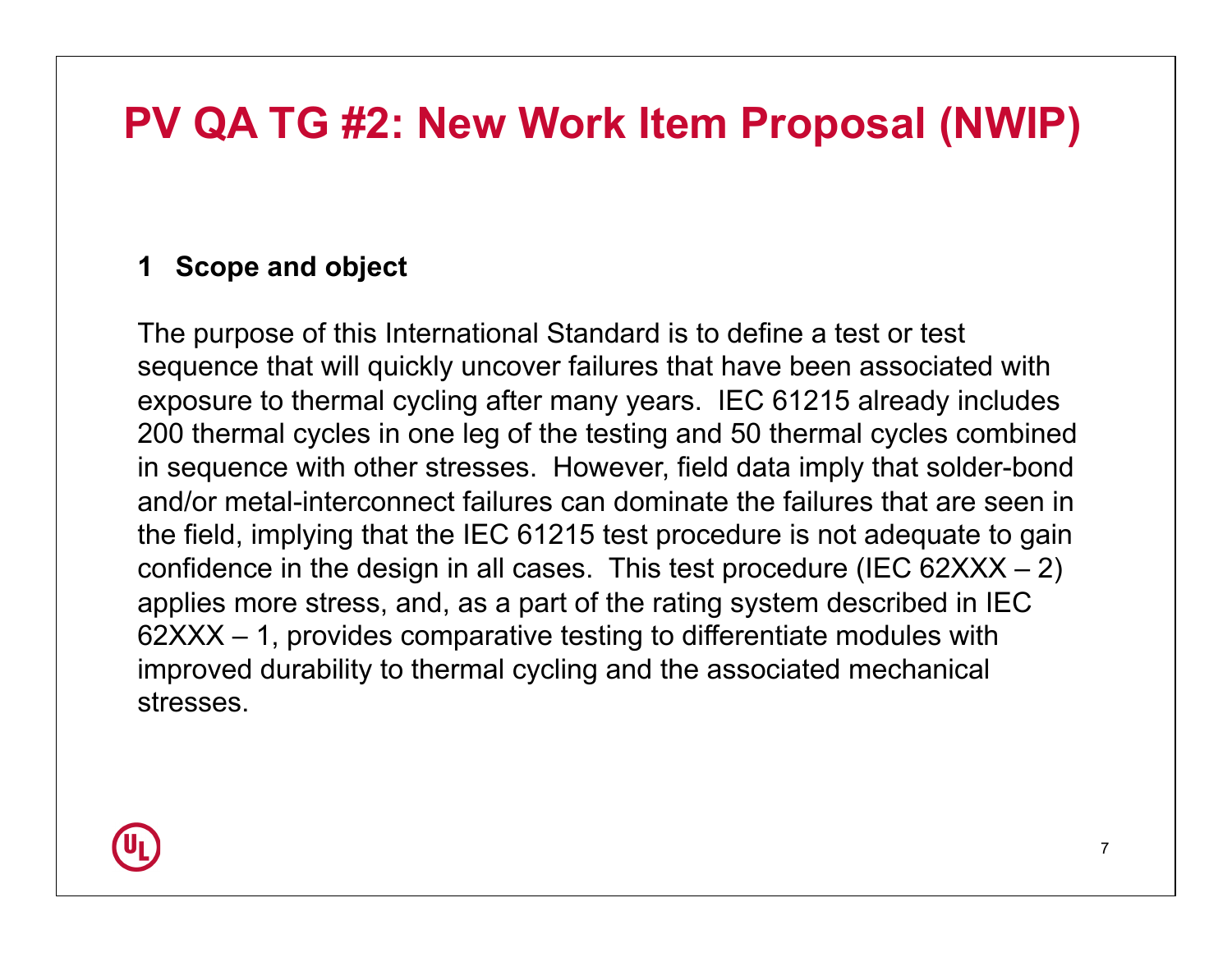## **PV QA TG #2: New Work Item Proposal (NWIP)**

#### **1 Scope and object (continued)**

 Solder-bond and metal-interconnect failures can arise for a number of reasons. Interconnect design that reduces the mechanical stress experienced during thermal cycling can greatly reduce the rate of damage associated with thermal fatigue. Failures have also been associated with cracked silicon cells that then cause increased stress on the metal interconnects that span the cracks. This test method applies thermal- cycling and mechanical stress in a way that will quickly uncover thermal-cycling induced failure after even 10 or 25 years in the field.

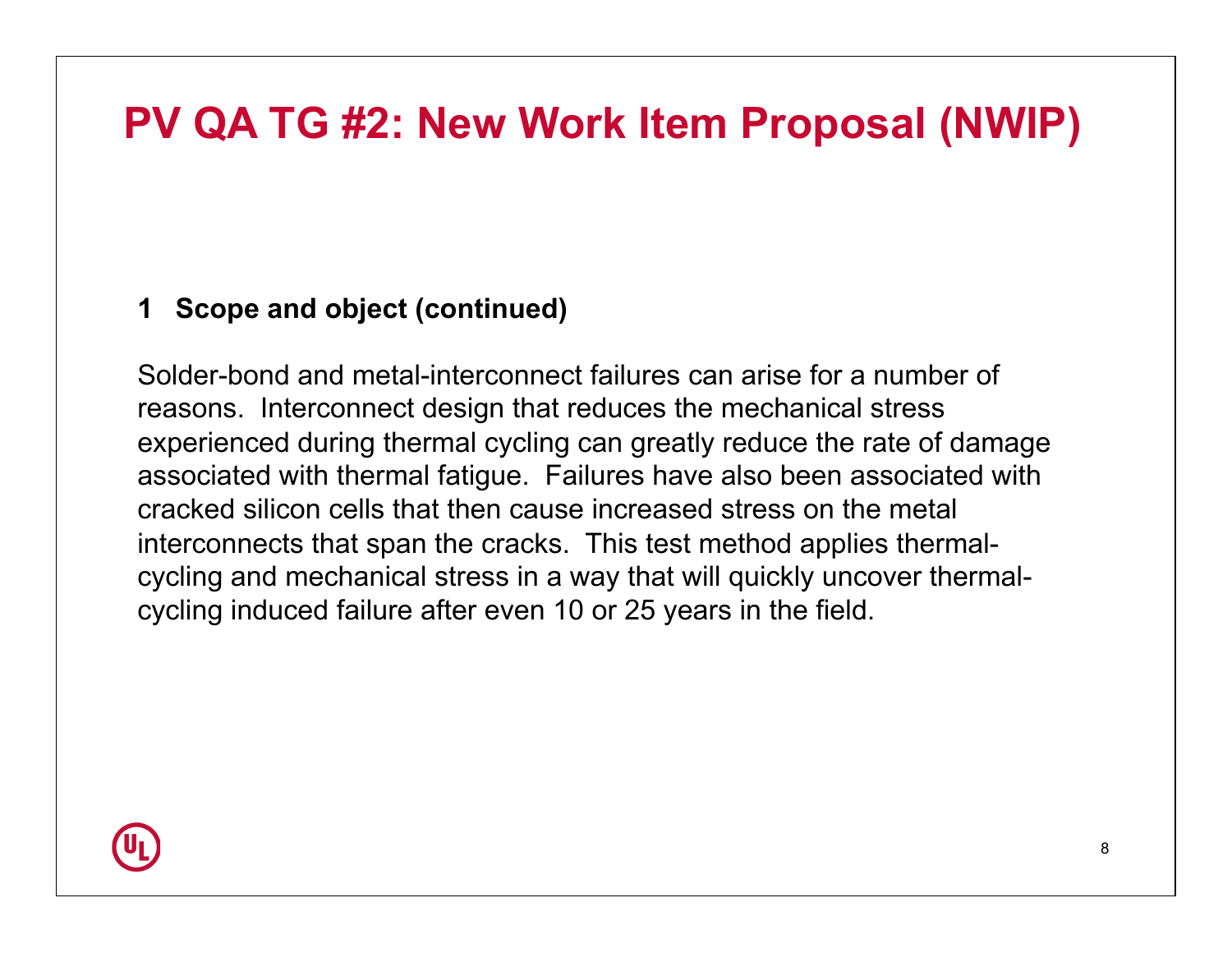## **PV QA TG #2: Proposed Test Sequence**

- 1. Visual Inspection
- 2. EL image
- 3. Power Measurements
- 4. IR image
- 5. Insulation Resistance Testing
- 6. Wet Leakage Current Testing
- 7. Dynamic Mechanical Load (based on NP 62782 Ed 1.0)
- 8. Temperature Cycling TC/Humidity Freeze Cycling Consideration shall be given to the number of cycles, temperature ranges, rates of temperature change, and dwell times, etc.
- 9. Visual Inspection
- 10.EL image
- 11. Power Measurements
- 12.IR image
- 13.Insulation Resistance Testing
- 14.Wet Leakage Current Testing

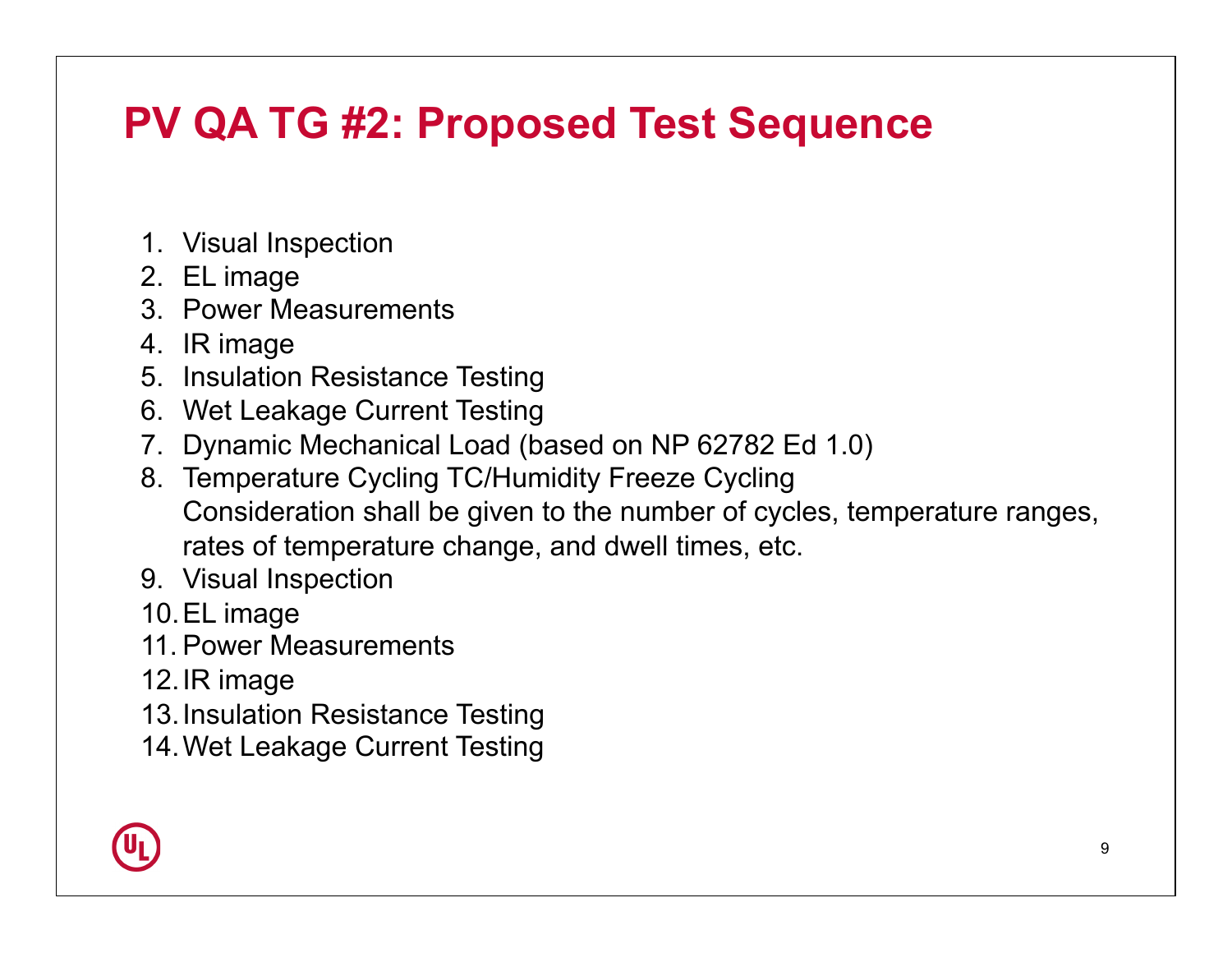## **PV QA Task Group #2: Current Activities**

#### **Dynamic Mechanical Load / Temperature Cycling Sequential Testing**

.

Comparison with long-term Temperature Cycling Tests (TC 600)

| Nov. –<br>Dec.<br>2012 | DML Testing IEC 62782 Ed. 1.0 +/- 1,000 Pa, 2-3<br>cycle/ min, 1,000 cycles    |
|------------------------|--------------------------------------------------------------------------------|
| Jan. –<br>Feb.<br>2013 | TC Testing IEC 61215 -40 $\sim$ +85oC, 200 cycles, + Imp                       |
| 2013                   | F e b . Interim Report at NREL PVMRW                                           |
| Feb. –<br>April        | Further development of draft proposal in preparation<br>for WG2 meeting in May |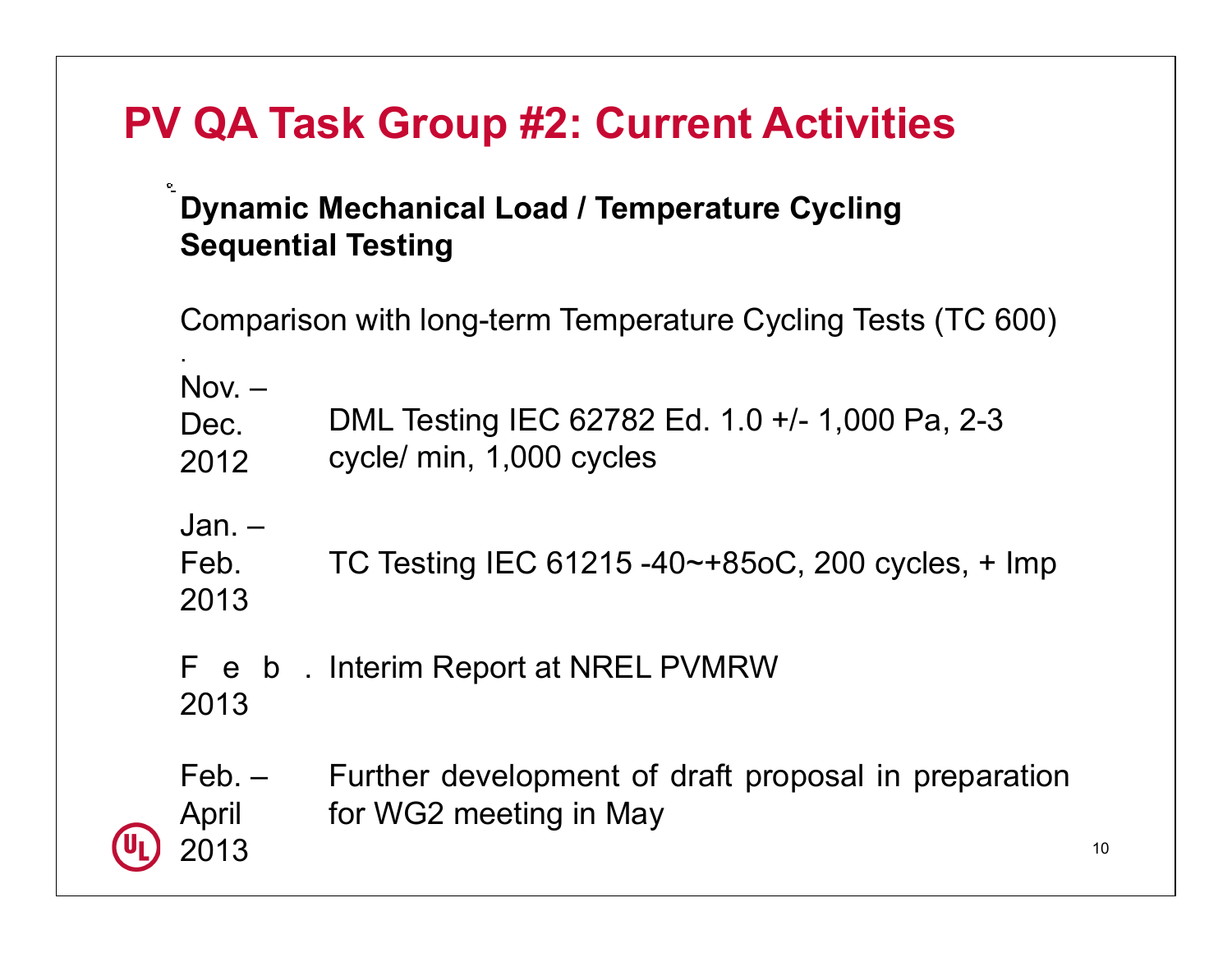## **International PV Module Quality Assurance Task Group #2**

# **Want to Volunteer!**

 To volunteer for **Task Group 2**, individuals may contact the Chris Flueckiger directly or request access to the website at

**http://pvqataskforceqarating.pbworks.com/**